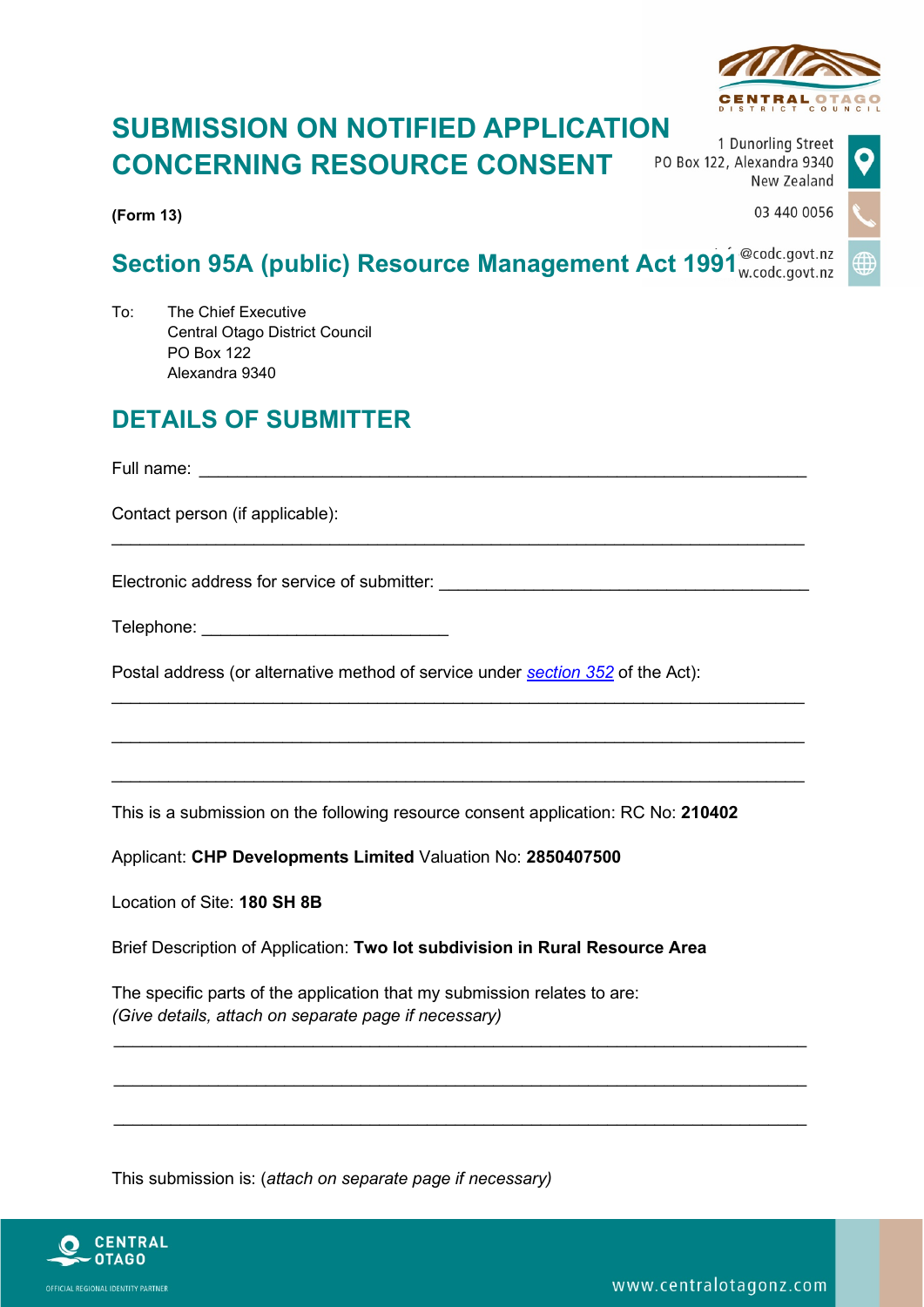

*Include:*

• *whether you support or oppose the specific parts of the application or wish to have them amended; and*

 $\_$  , and the set of the set of the set of the set of the set of the set of the set of the set of the set of the set of the set of the set of the set of the set of the set of the set of the set of the set of the set of th

 $\_$  , and the set of the set of the set of the set of the set of the set of the set of the set of the set of the set of the set of the set of the set of the set of the set of the set of the set of the set of the set of th

 $\_$  , and the set of the set of the set of the set of the set of the set of the set of the set of the set of the set of the set of the set of the set of the set of the set of the set of the set of the set of the set of th

 $\_$  , and the set of the set of the set of the set of the set of the set of the set of the set of the set of the set of the set of the set of the set of the set of the set of the set of the set of the set of the set of th

 $\_$  , and the set of the set of the set of the set of the set of the set of the set of the set of the set of the set of the set of the set of the set of the set of the set of the set of the set of the set of the set of th

 $\_$  , and the set of the set of the set of the set of the set of the set of the set of the set of the set of the set of the set of the set of the set of the set of the set of the set of the set of the set of the set of th

 $\_$  , and the set of the set of the set of the set of the set of the set of the set of the set of the set of the set of the set of the set of the set of the set of the set of the set of the set of the set of the set of th

 $\_$  , and the set of the set of the set of the set of the set of the set of the set of the set of the set of the set of the set of the set of the set of the set of the set of the set of the set of the set of the set of th

• *the reasons for your views.*

I/We seek the following decision from the consent authority: *(Give precise details, including the general nature of any conditions sought)*

**I support/oppose the application OR neither support nor oppose (select one)**

**I wish / do not wish to be heard in support of this submission (select one)**

**I am/am not\* a trade competitor for the purposes of [section](http://www.legislation.govt.nz/regulation/public/2003/0153/latest/link.aspx?id=DLM2421549#DLM2421549) 308B of the Resource Management Act 1991 (select one)**

**\*I/We am/am not (select one) directly affected by an effect of the subject matter of the submission that:**

**(a) adversely affects the environment; and**

**(b) does not relate to trade competition or the effects of trade competition.** *\*Delete this paragraph if you are not a trade competitor.*

\***I/We will consider presenting a joint case if others make a similar submission** *\*Delete this paragraph if not applicable.*

**I request/do not request (select one), pursuant to [section](http://www.legislation.govt.nz/regulation/public/2003/0153/latest/link.aspx?id=DLM2416444#DLM2416444) 100A of the Act, that you delegate your functions, powers, and duties to hear and decide the application to 1 or more hearings commissioners who are not members of the local authority.** *"See note 4 below as you may incur costs relating to this request."*